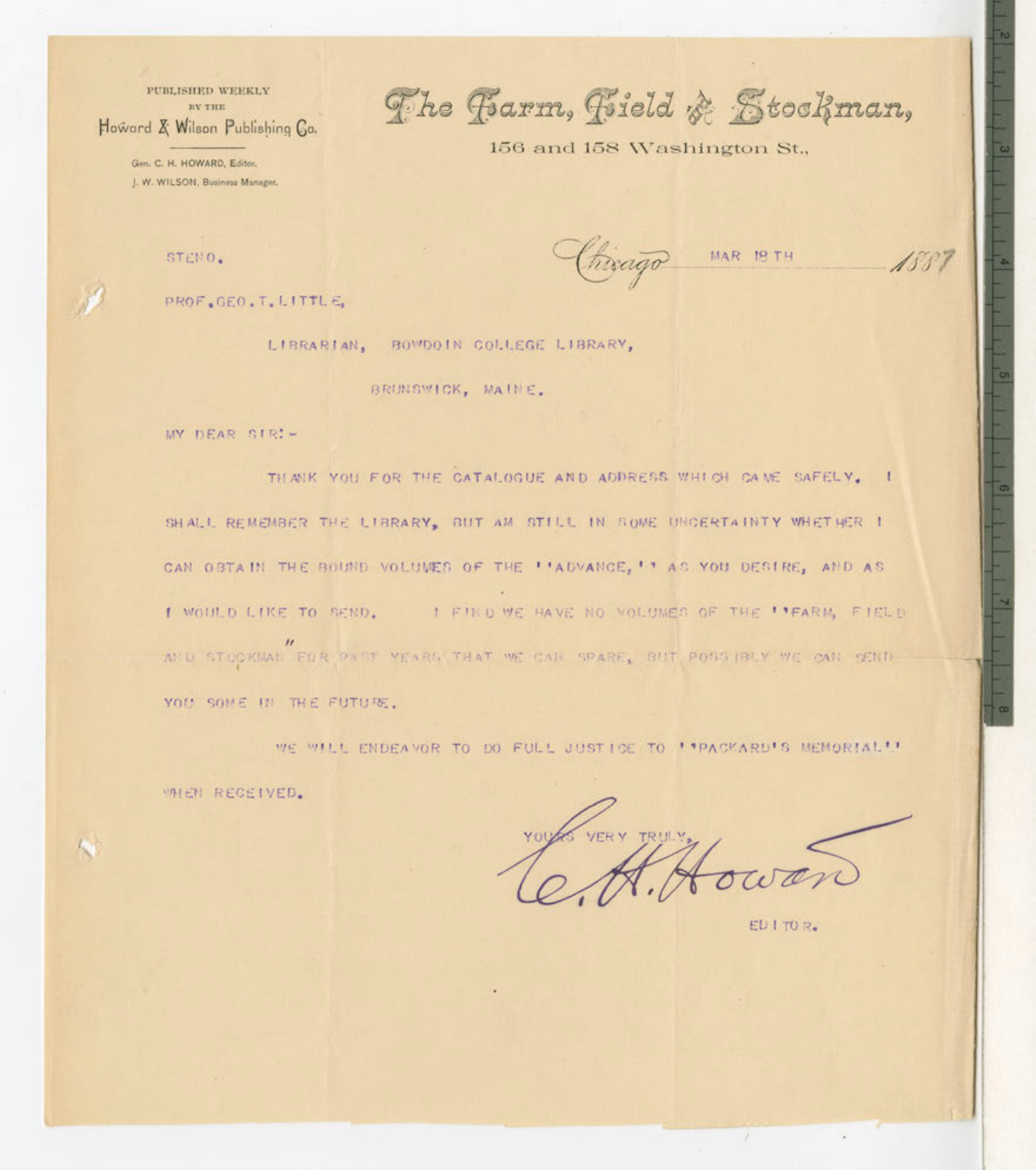and the company of the company of the company of the company of the company of the company of the company of the company of the company of the company of the company of the company of the company of the company of the comp

 $\tilde{\mathcal{L}}$ 

**TOOLITAR** 

nestri the figurant store

, Vasant Lan Ling Studies , Wilson P

graduate gamentalistic

 $-5.12$  RANT VI

I A STORE THAT IN CIT AT LINE OF A HIGH SHOULD THE SHOULD SEE THE STORE IN THE I STOTTEN VILLENHOTT SENT IN JUSTIN HE THE WEATHER OF CHAIRMON CALLE The disc generation more on a figure account them no segments couchs then reaction flat a mi a present tissim no cambiano o travani su pittoriti. Il compa ornanti o universi and the second contribution of the same season of the second second second second second second second second **CONTRACTOR** IN THE STAND TIME

CLINDSONNE BLETARFACE OF SUPPORTS LIBRARY OF SEARCHING JERRY OF

**ATOMESOBN IN: PR** 

 $\ell$ 

 $\rightarrow$ 

**COM** 

WHITE WAIN DOUGH

Otti Fours

**I RET RATE SEARS** 

ar unit m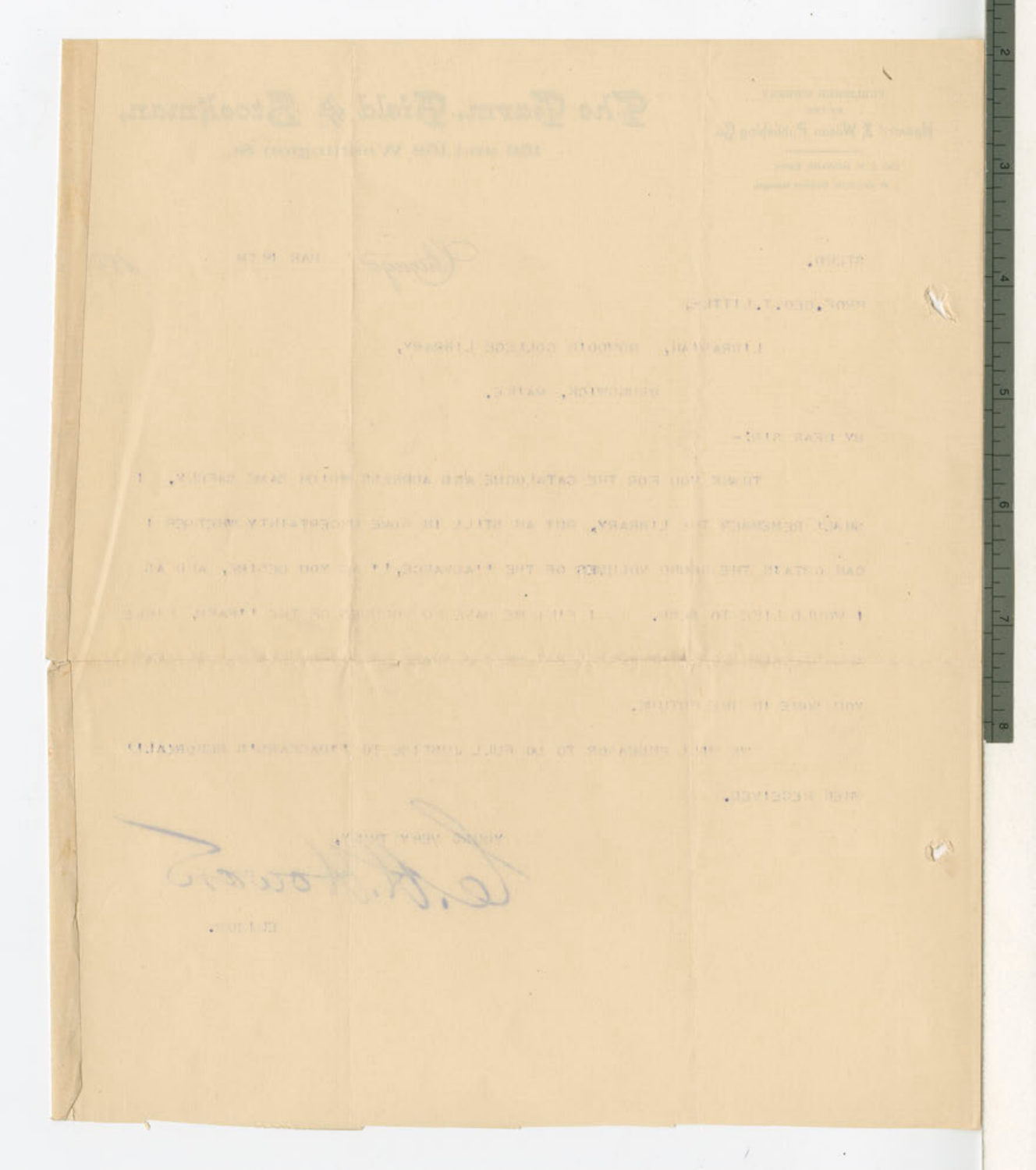| 3/18/1887      | <i>From:</i> C. H. Howard                                                       | To: Prof. Geo. T. Little                        |
|----------------|---------------------------------------------------------------------------------|-------------------------------------------------|
| <b>CHH-222</b> | The Farm, Field &<br>Stockman,<br>156 and 158<br>Washington St.<br>Chicago, III | Librarian, Bowdoin College<br>Brunswick, Maine. |

[Letterhead]

The Farm, Field & Stockman, 156 and 158 Washington St., Published Weekly by the Howard & Wilson Publishing Co. Gen. C. H. Howard, Editor, J. W. Wilson, Business Manager Chicago

Mar 18th 1887

STENO.

Prof. Geo. T. Little, Librarian, Bowdoin College Library Brunswick, Maine.

My dear sir:-

Thank you for the catalogue and address which came safely. I shall remember the library, but am still in some uncertainty whether I can obtain the bound volumes of the "Advance" as you desire, and as I would like to send. I find we have no volumes of the "Farm, Field and Stockman" for past years that we can spare, but possibly we can send you some in the future.

We will endeavor to do full justice to "Packard's Memorial" when received.

Yours very truly, /s/ C. H. Howard **Editor**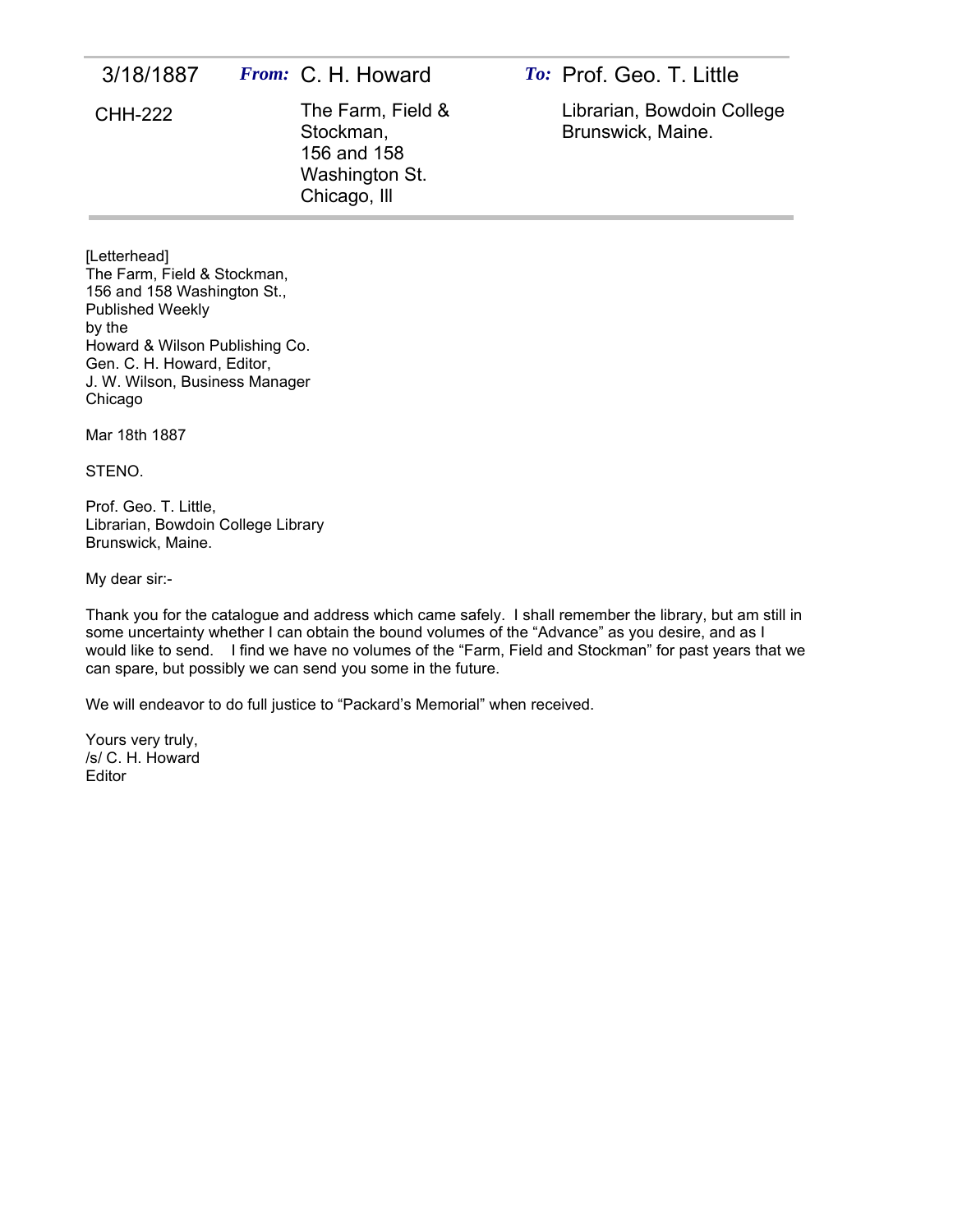**D LOTHROP COMPANY** Franklin and Hawley streets Publishers

Boston Die 14 1887

Gent Cotle Howard

My Dear Sir form favor of the

12th 5 recd- I shall be greath obliged for anything you may kindle 20 in behalf of Wide awake - His a child. I have taken gunt pains with, and you know how want, a Parent of fusits the farms their Children receive un ned a letter from Jul 66 howard we have replied to his inpirios and expect to neither Contribution A Wido unake from him Verytruly yours Sythmap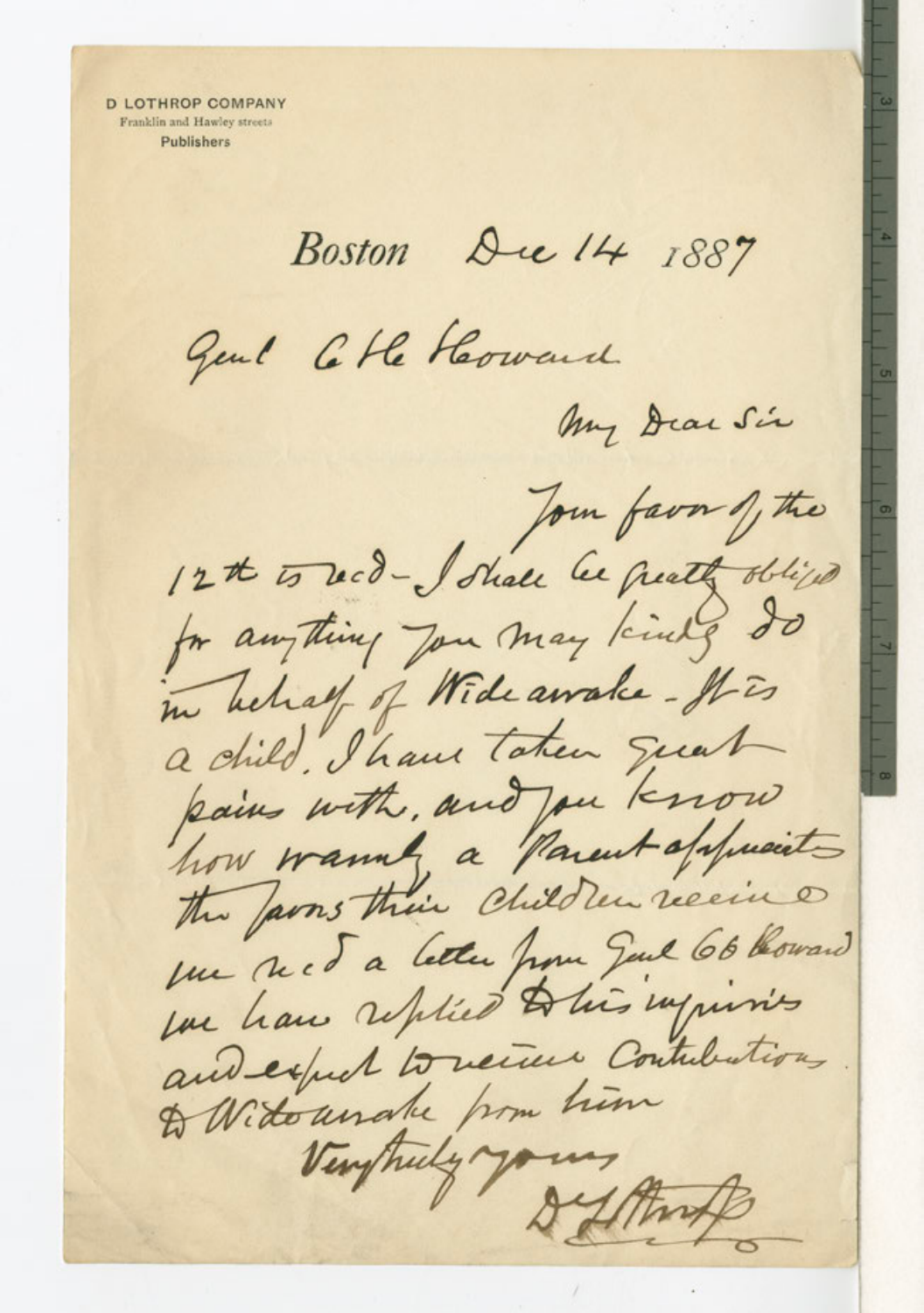Boston De 14 1887

Quel CH Horvand

May Dear Sin

four favor of the 12th to Ded- I dick be put diliged for anything you may king do

w behalf to Williamshe. His a diel, Iham taken girach

un not a letter from Jul 66 love.

willing

pain with, and you know how wanned a Playent shelmain this fames their Oteller val

we have replied to this informing and expect to receive Contabution & Wito unake from him

Venethedy Ma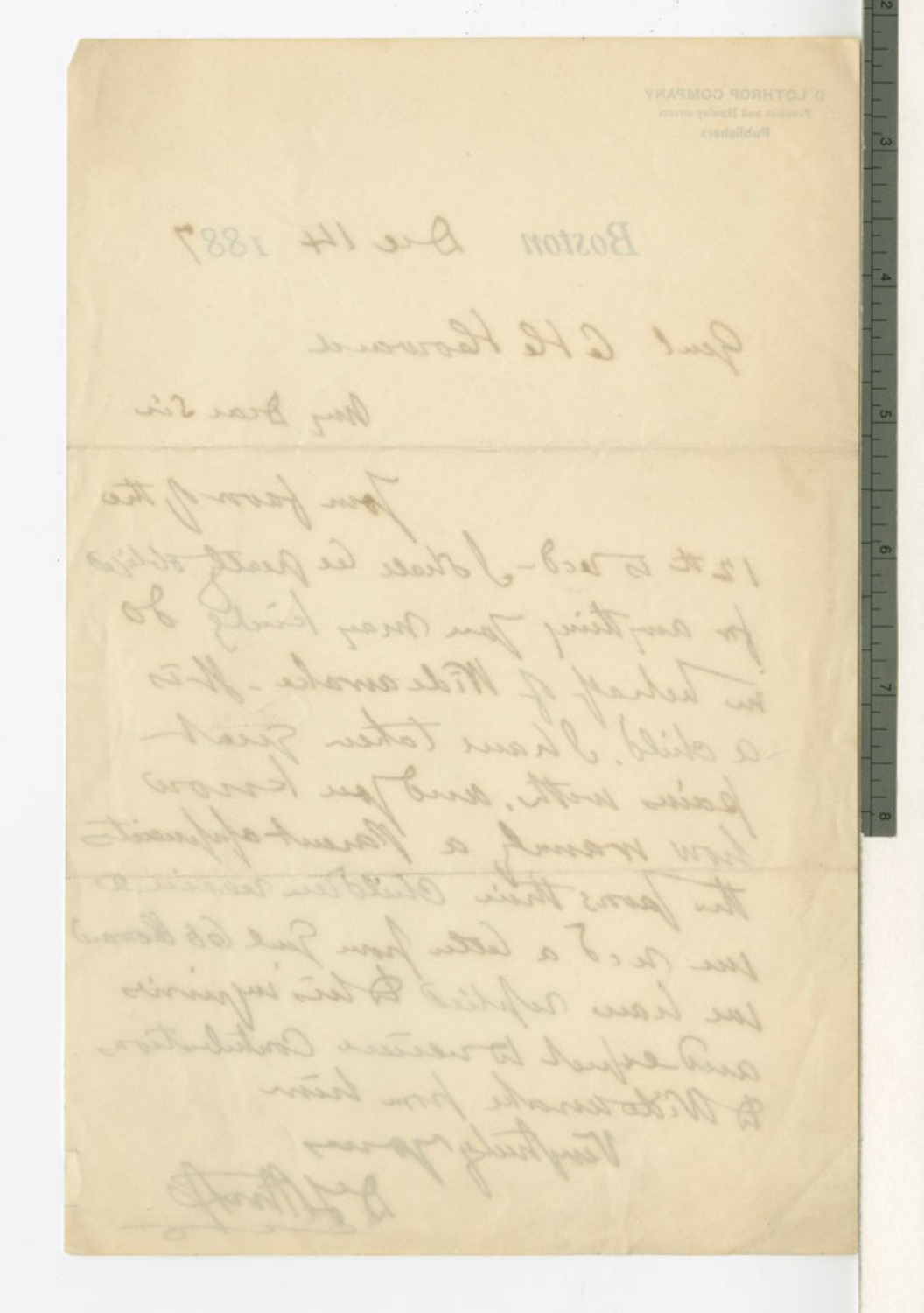| 12/14/1887 | <i>From:</i> D. L. Lothrop                                                                  | To: Genl C. H. Howard |
|------------|---------------------------------------------------------------------------------------------|-----------------------|
| CHH-223    | D LOTHROP<br><b>COMPANY</b><br><b>Franklin and Hawley</b><br><b>Streets</b><br>Boston, Mass |                       |

[Letterhead] D LOTHROP COMPANY Franklin and Hawley Streets **Publishers** Boston

Dec 14 1887

Genl C H Howard

My Dear Sir

Your favor of the 12th is recd. I shall be greatly obliged for anything you may kindly do in behalf of Wide Awake. It is a child I have taken great pains with and you know how warmly a parent appreciates the favors their children receive. We recd a letter from Genl O. O. Howard. We have replied to his inquiries and expect to receive contributions to Wide Awake from him.

Very truly yours

D L Lothrop

[Wide Awake was a magazine as well as a collection of short stories and other writings for children, published in 1902.]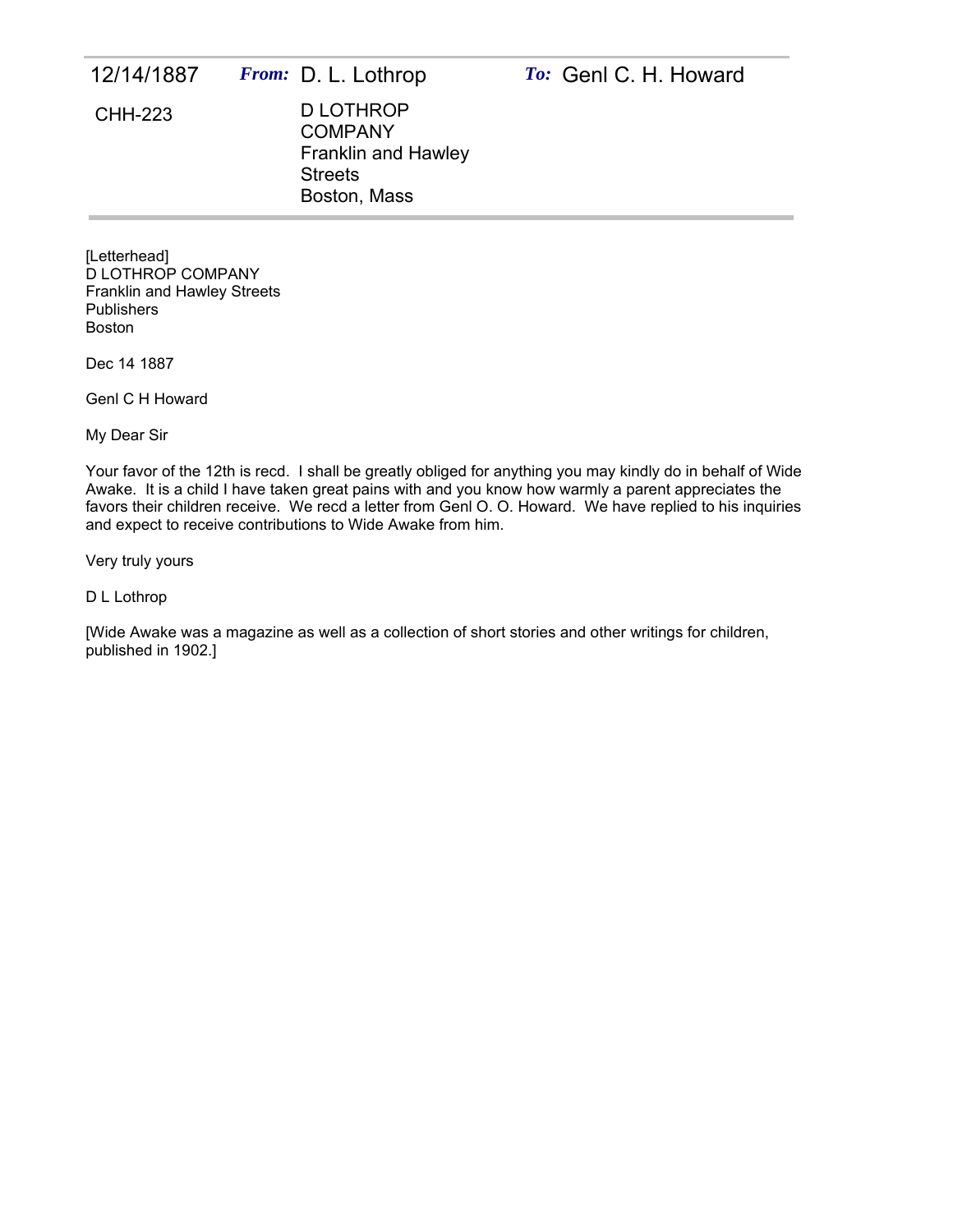## **UNITED STATES SENATE,**

WASHINGTON, D.C.,  $U\left(\frac{a_{11}}{a_{11}}, \frac{1885}{a_{11}}\right)$ 

Dear sir:

your favor of the get inst.

was duly received Our Committee

have had the fractional currency

matter under consideration and have had the Secretary of the Jeanny

before us on the subject. He is very

much averse to issuing silver

certificates as fractional canenay,

but the Committee expect to re-

port favorably some measure for alfurther issue of postal currency

that may answer equally well,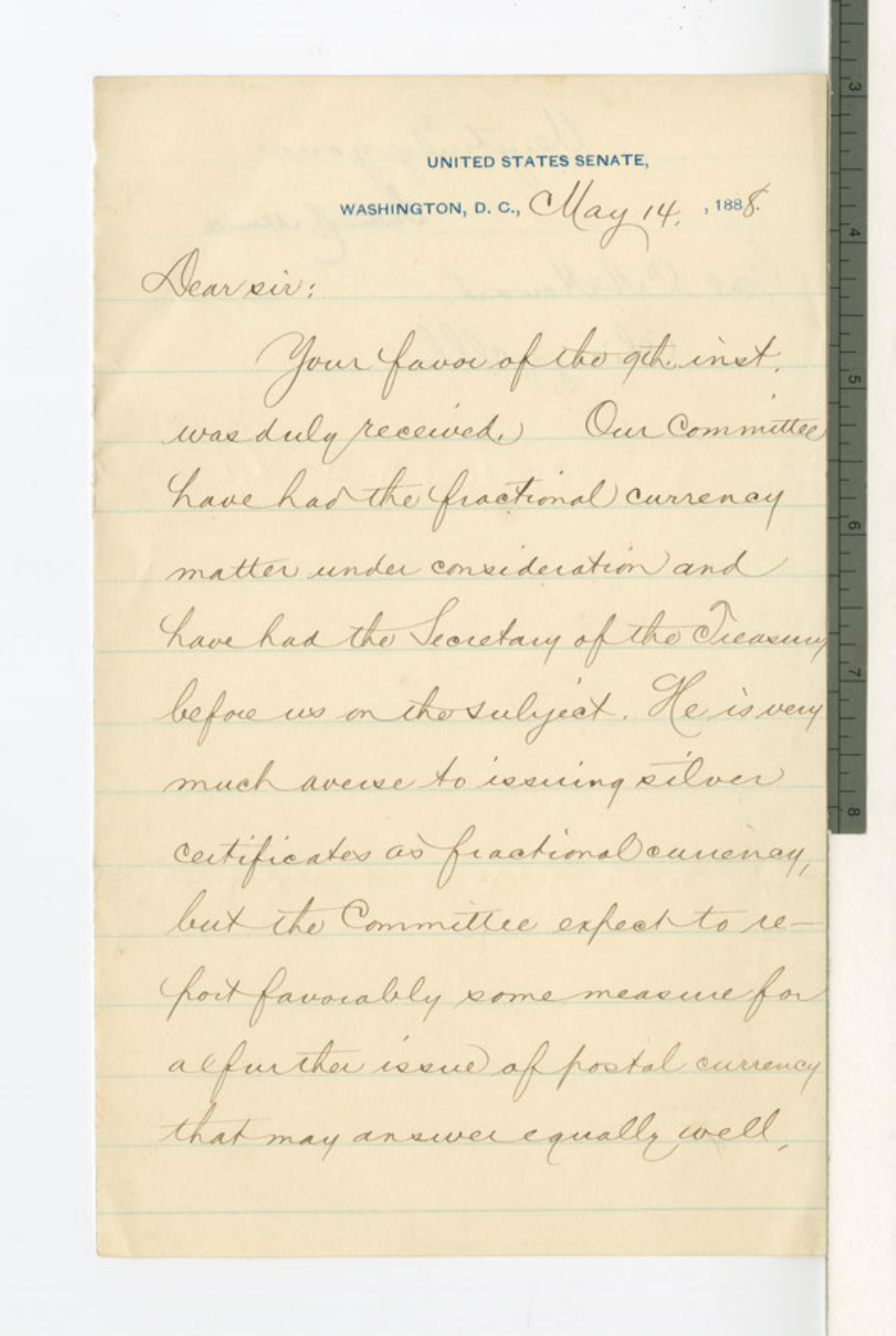Verytuly yours Gene CM Moward.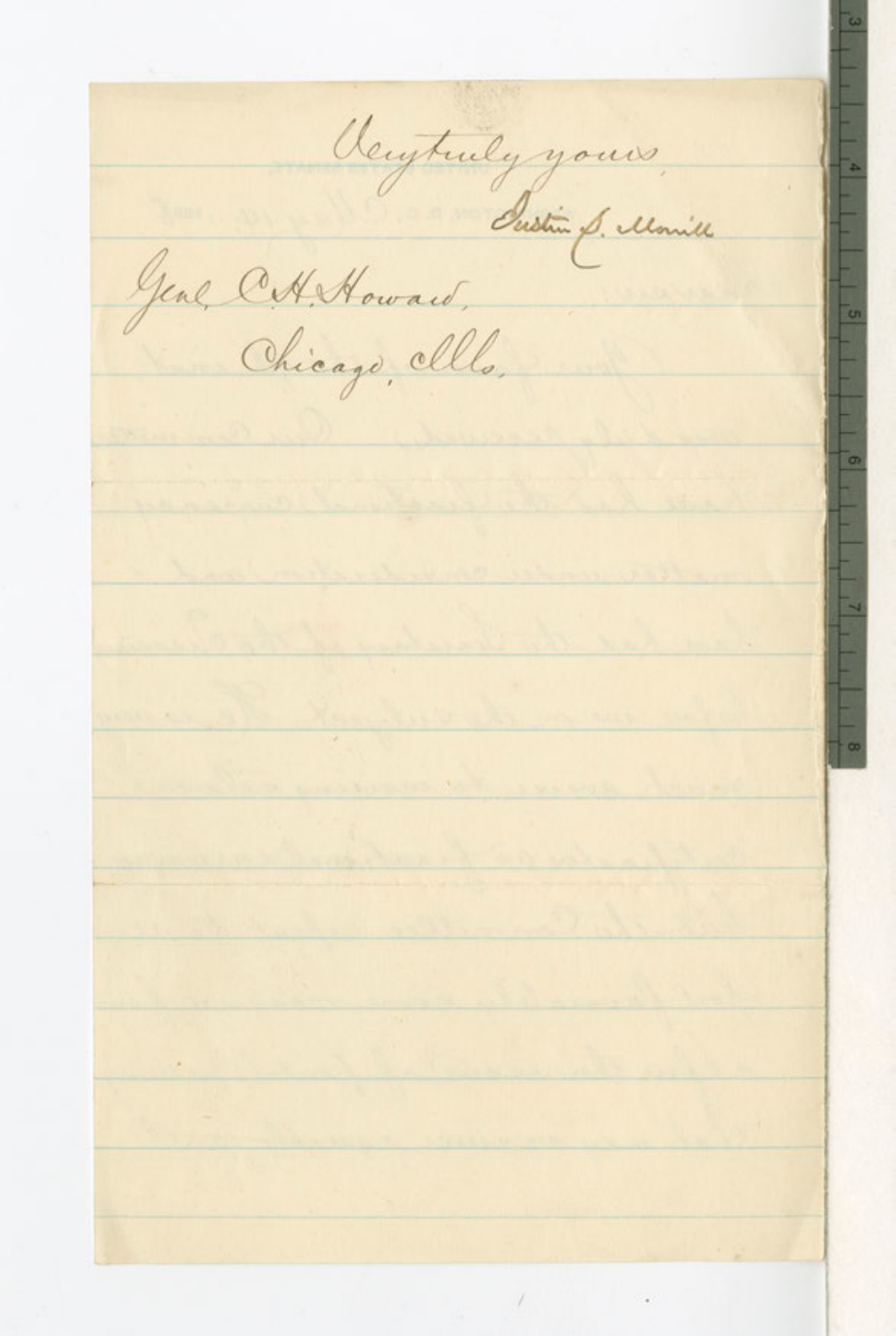[Letterhead] United States Senate Washington, D.C.

May 14, 1888

Dear sir:

Your favor of the 9th inst. was duly received. Our Committee have had the fractional currency matter under consideration and have had the Secretary of the Treasury before us on the subject. He is very much averse to issuing silver certificates as fractional currency, but the Committee expect to report favorably some measure for a further issue of postal currency that may answer equally well.

Very truly yours Justin S. Morrill [Senator from Vermont]

Genl. C. H. Howard Chicago, Ill.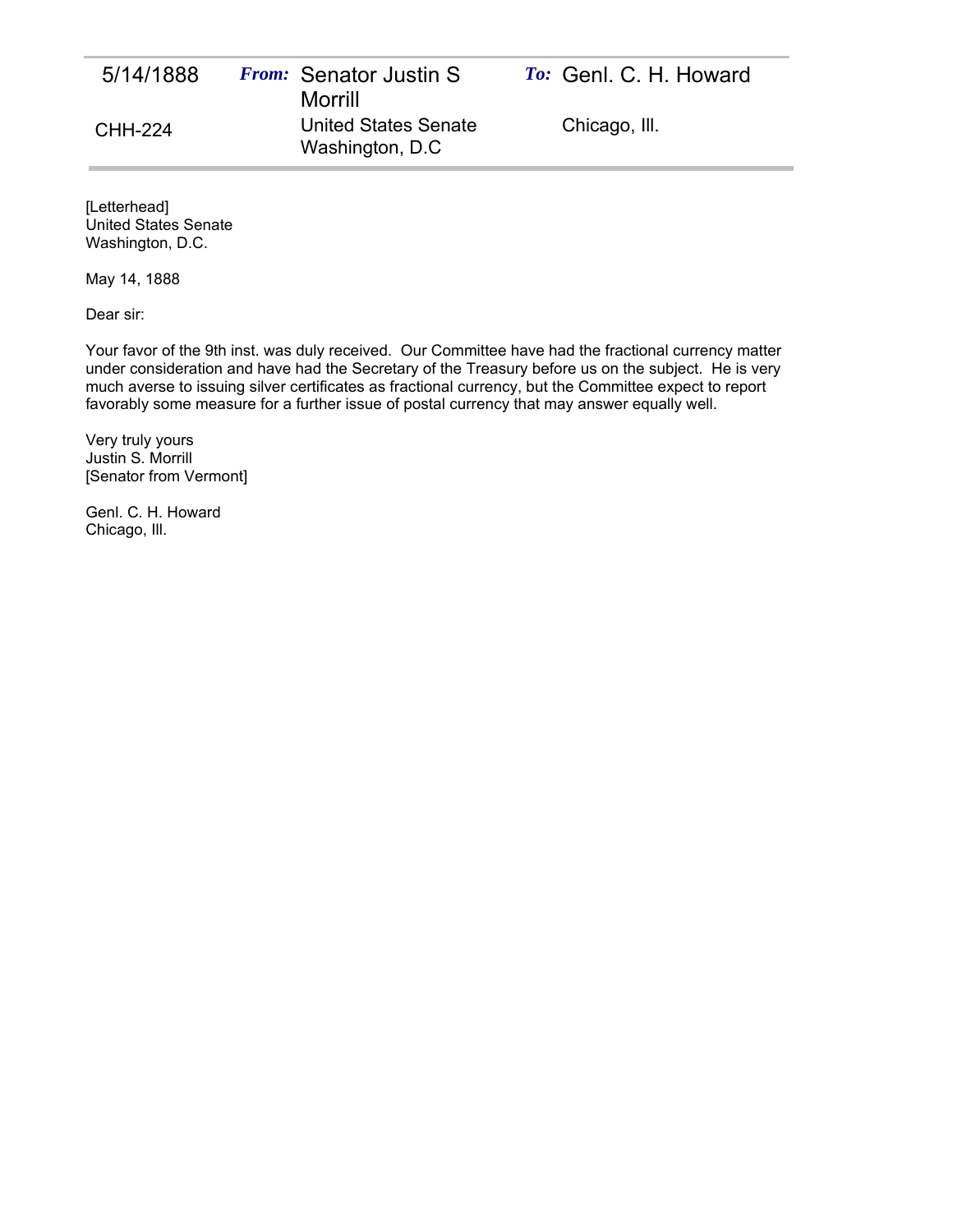**SENATE CHAMBER** WASHINGTON Same 16 1888

My dear fü: When your right for a ticket ariund here all deligaty with whom I was acquainted had left for Chicago and therefore I have been small to sender you any service, as otherwise I should naidily have done. Of cander Sunbody mill supply an Editor milto a such.

Inly your Sustin S. Monier

en 6. H. Howard.

一、 一个 一个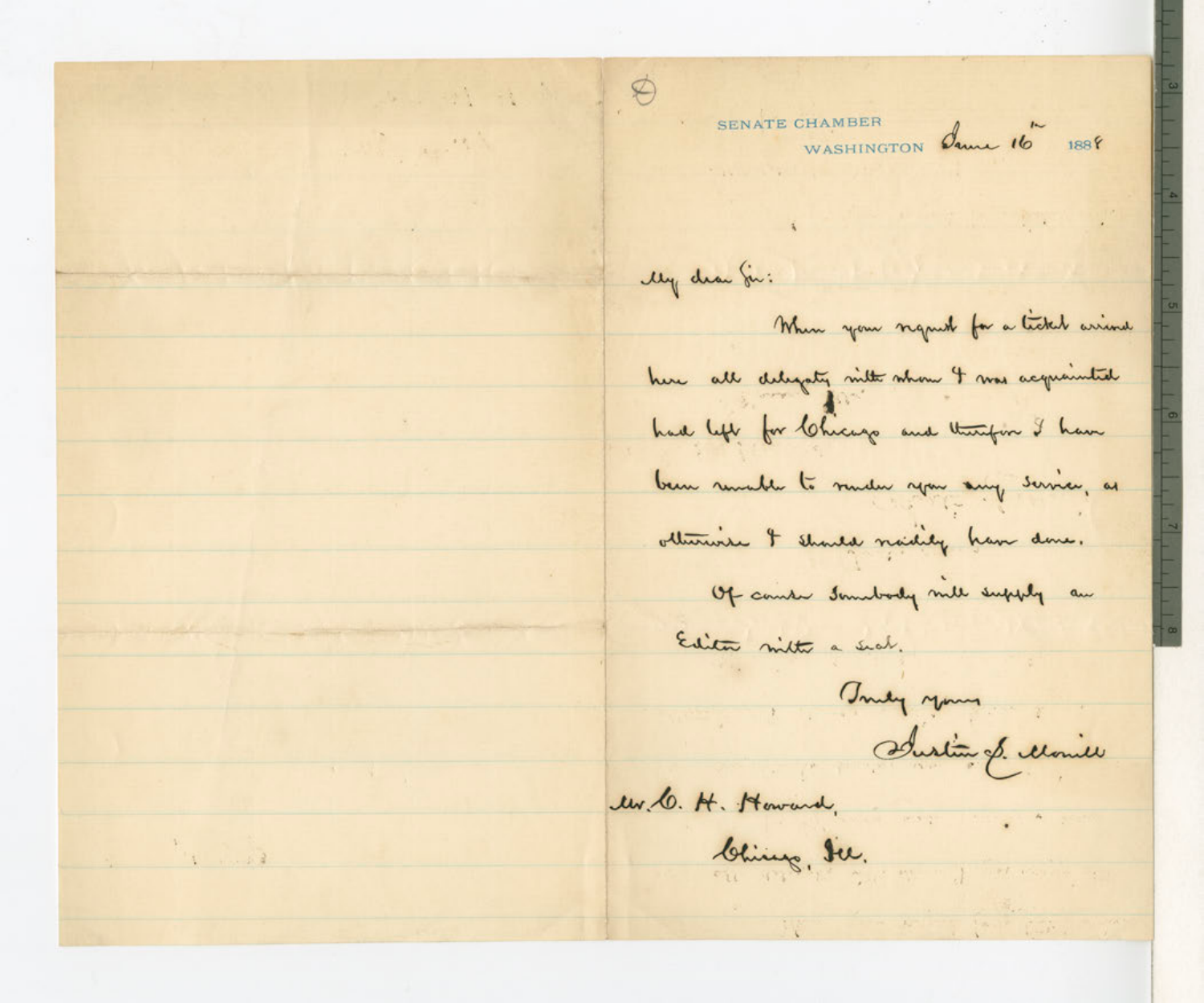of the summer of the 197 the first fine of said per-When you organis for a titled wines this impact case I wanter this played the deal but left for lettery we compre a bare been remark to reader you and device, as the med place we to I minute is physical divisipational interest for  $\frac{1}{2} \left( \frac{1}{2} \right)^2 \left( \frac{1}{2} \right)^2 \left( \frac{1}{2} \right)^2$ my peup in spatial Mr. C. H. Hamandy Clina, Su.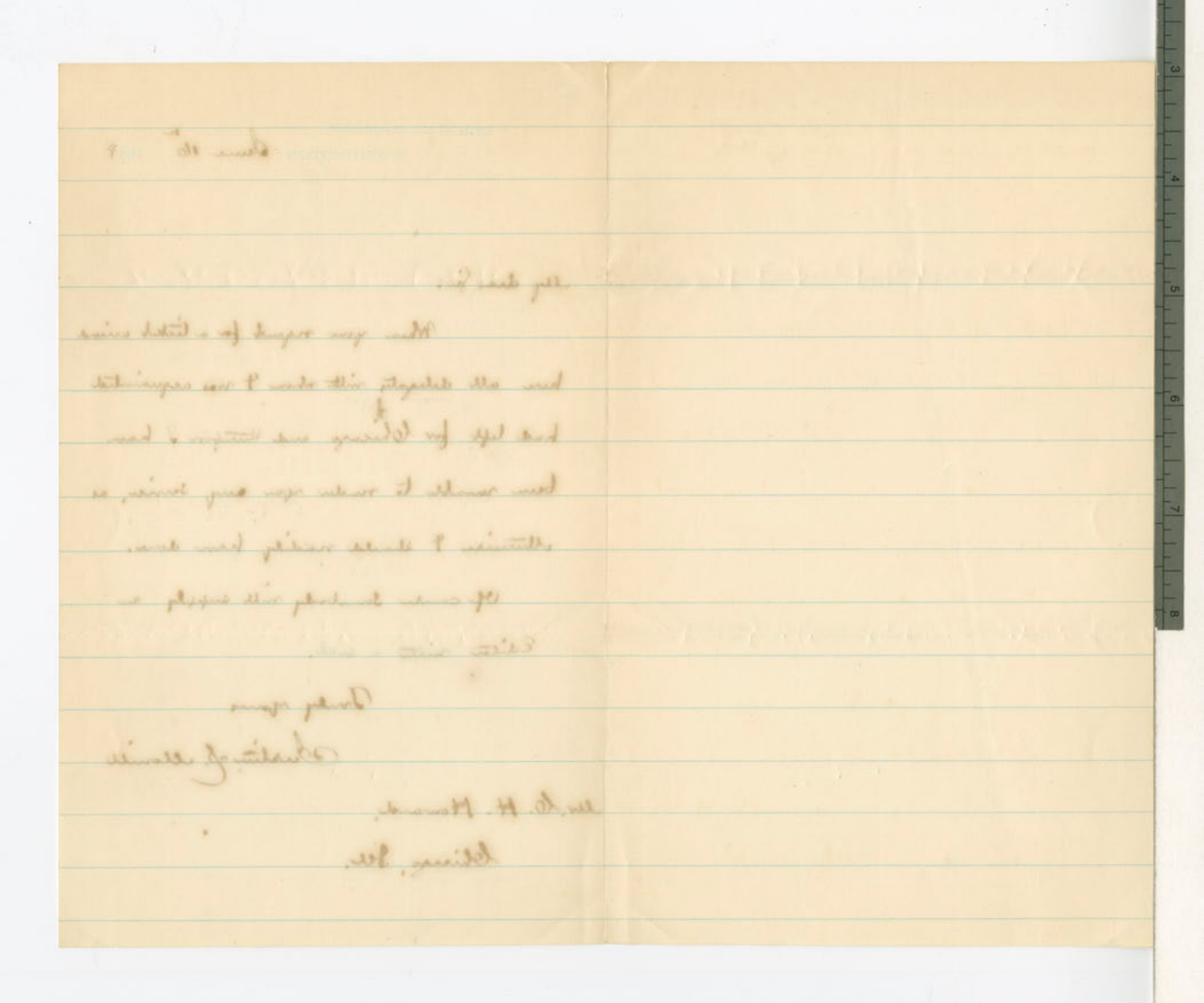| 6/16/1888      | <i>From:</i> Senator Justin S.<br>Morrill | To: Mr. C. H. Howard |
|----------------|-------------------------------------------|----------------------|
| <b>CHH-225</b> | Senate Chamber<br>Washington, D. C.       | Chicago, III.        |

[Letterhead] Senate Chamber Washington

June 16, 1888

My dear Sir:

When your request for a ticket arrived here all delegates with whom I was acquainted had left for Chicago and therefore I have been unable to render you any service, as otherwise I should readily have done.

Of course somebody will supply an Editor with a seat.

Truly yours Justin S. Morrill

Mr. C. H. Howard Chicago, Ill.

[Senator Justin Smith Morrill of Vermont; Comgressman from 1855-1867; Senator from 1867-1892; author of the Morrill Land Grant College Act of 1862]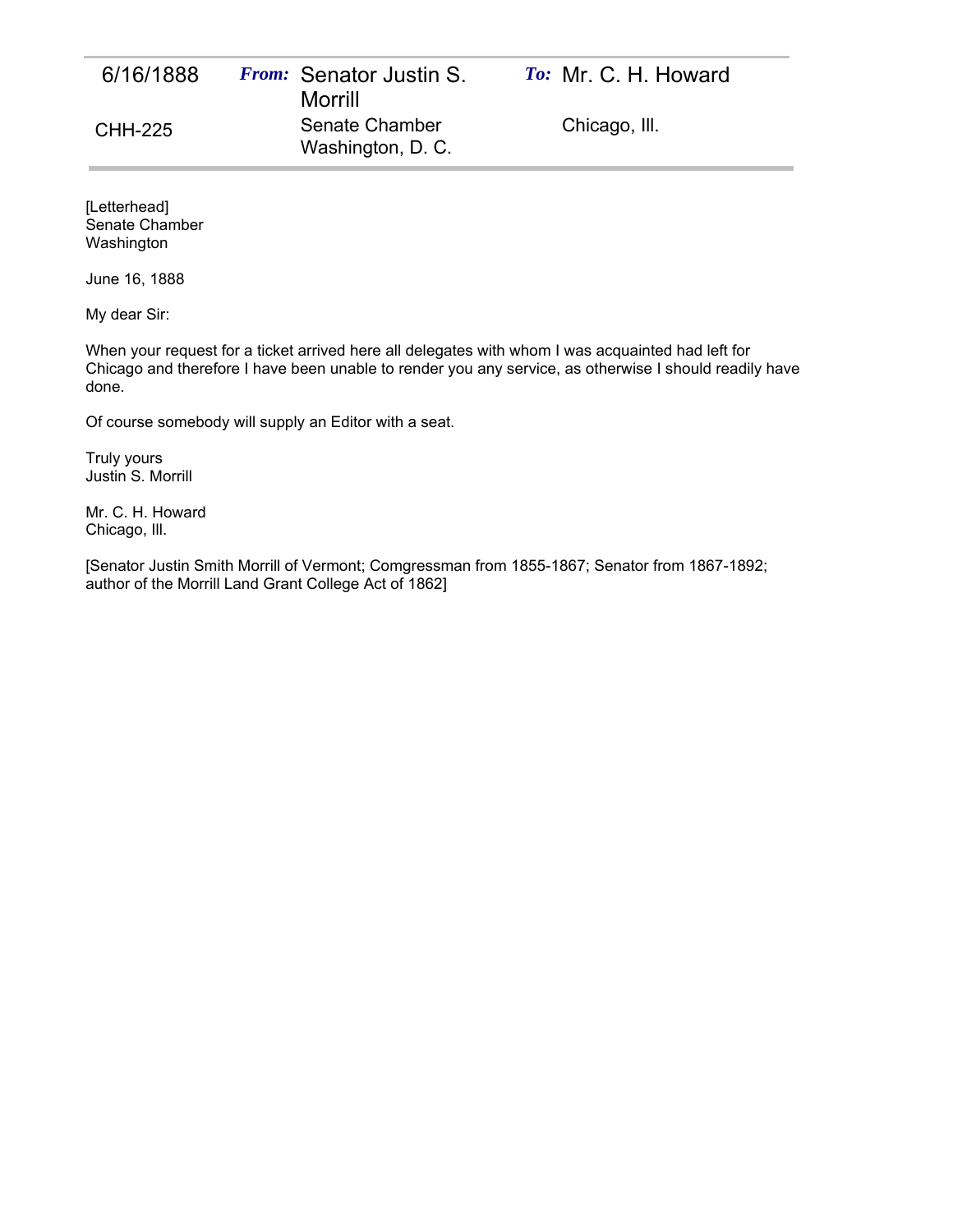## Jacksonville, St. Augustine & Halifax River Railway Co.

PRESIDENT'S OFFICE 26 BROADWAY

 $\frac{1}{\sqrt{1-\frac{1}{1-\frac{1}{1-\frac{1}{1-\frac{1}{1-\frac{1}{1-\frac{1}{1-\frac{1}{1-\frac{1}{1-\frac{1}{1-\frac{1}{1-\frac{1}{1-\frac{1}{1-\frac{1}{1-\frac{1}{1-\frac{1}{1-\frac{1}{1-\frac{1}{1-\frac{1}{1-\frac{1}{1-\frac{1}{1-\frac{1}{1-\frac{1}{1-\frac{1}{1-\frac{1}{1-\frac{1}{1-\frac{1}{1-\frac{1}{1-\frac{1}{1-\frac{1}{1-\frac{1}{1-\frac{1}{1-\frac{1}{1-\frac{1}{1-\frac{1}{1-\frac{1}{1-\$ 

Dear General Howard,

I have your favor of the 2nd inst. with reference

to a railroad station near San Mateo, which I have forwarded to our

Gen'1 Mgr., Mr.D.F. Jack, requesting him to take the matter up with

Sup't Crawford at once.

Very truly yours,

Stm Flaght

Pres't.

Gen'1 C.H. Howard,

Oakside,

San Mateo, Fla.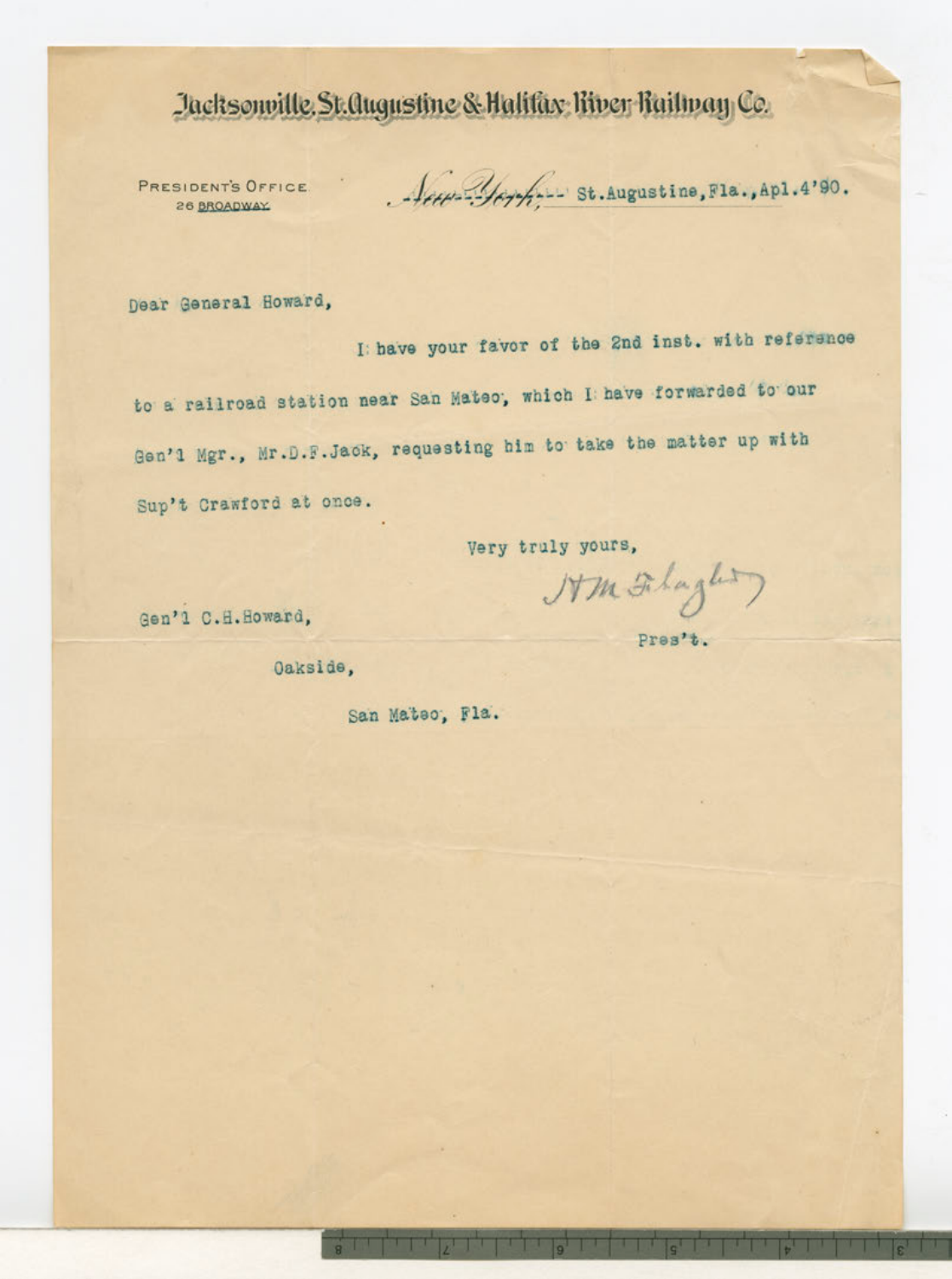